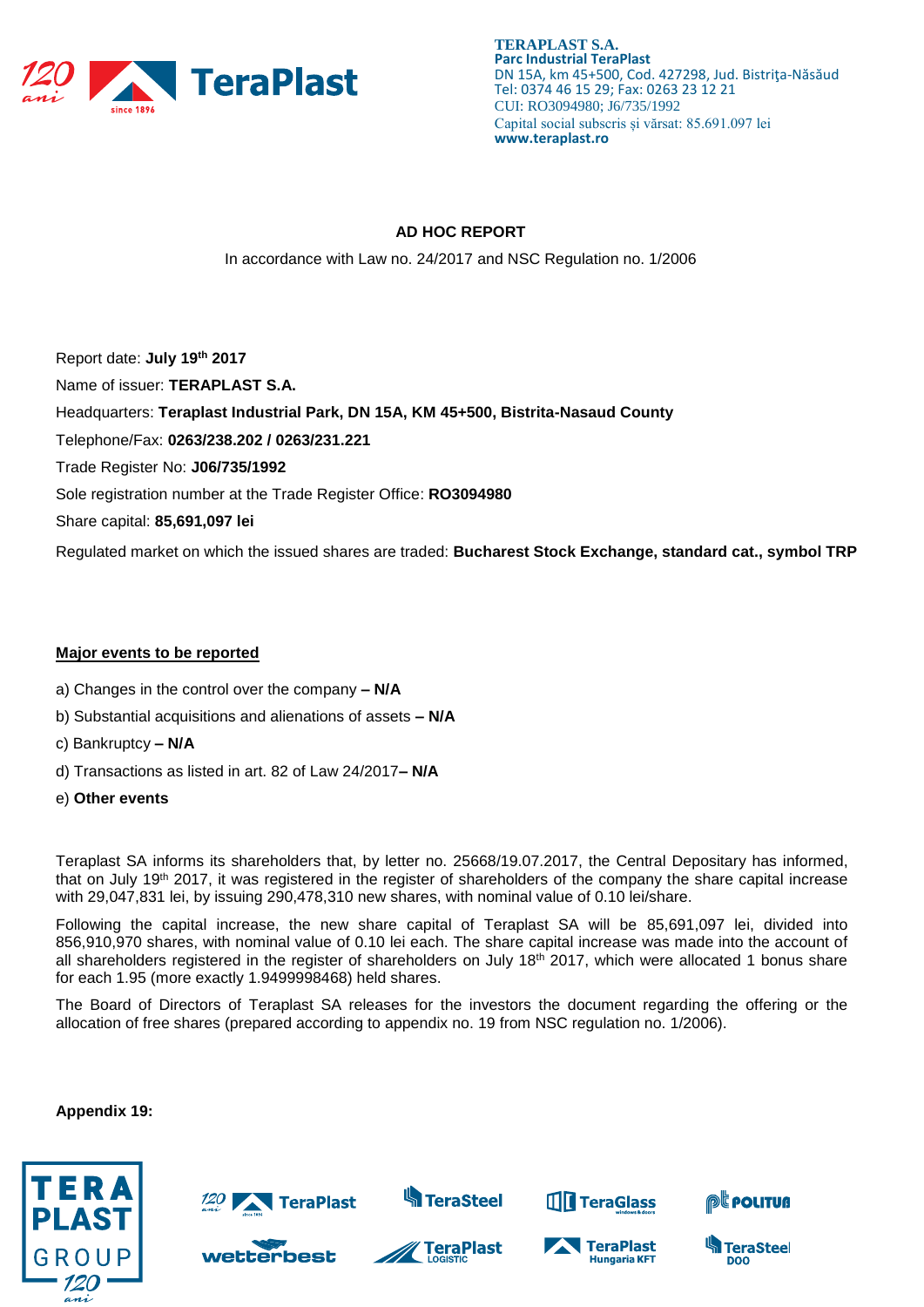

# **Document of investors' information regarding the offering or the allocation of free shares**

(prepared according to appendix no. 19 from NSC regulation no. 1/2006).

# **1. Responsible persons**

## **1.1.** *The name and the function of the private person and/or the name and the headquarters address of the legal person responsible for the information included in the presentation document*

Teraplast SA, headquartered in Bistrita, Teraplast Industrial Park, DN 15A, km 45+500, postal code 427298, Bistrita-Nasaud county, registered with the Trade Register No. J06/735/1992, Sole registration number at the Trade Register Office No. 309498, bank account RO55 BTRL 0060 1202 A608 75XX opened at Banca Transilvania SA, Bistrita, represented by Mrs. Mirela Pop, Chief Executive Officer.

### **1.2.** *Declarations of the responsible persons mentioned at the point 1.1 of which to appear that the information included in the presentation document are, in their knowledge, in conformity with reality.*

After verifying the content of this prospect, the company Teraplast SA, represented by Mrs. Mirela Pop, Chief Executive Officer, accepts the responsibility for the content and certifies that the released information are in conformity with reality and they do not contain omissions or untrue declarations designed to affect significantly the content of the document.

#### **2. General information about the issuer**

## **2.1.** *Name, headquarter, trade register number, Sole registration number at the Trade Register Office*

**Name of issuer:** Company TERAPLAST S.A.

**Headquarters:** "Teraplast Industrial Park", DN 15A, km 45+500, Bistrita, Bistrita-Nasaud county.

**Company registration:** registered with the Trade Register No. J06/735/1992, Sole registration number at the Trade Register Office No. 3094980

#### **2.2.** *Share capital:*

- The value of the subscribed and paid share capital: 56,643,266 lei
- The number of shares: 566,432,660 shares
- The nominal value of each share: 0,10 lei

#### **3. Information regarding the shares offered for free to the shareholders**

#### **3.1. The formalities which decides the increase of the share capital which involves offering for free the issued shares to the existing shareholders.**

By the General Meeting of Shareholders decision, dated April 27<sup>th</sup> 2017, it was approved the capital increase with the amount of 29,047,831 lei by issuing 290,478,310 new shares, with nominal value of 0.10 lei/share, as well the determination of the price 0 (zero) lei for the compensation of the fractions of shares following the application of the algorithm and the rounding of the results, in accordance with the applicable legal provisions. The capital increase will be achieved by incorporation of reserves in the amount of 29,047,831 lei from the 2016 net profit, according to item 4 on the agenda of the Ordinary General Meeting of Shareholders of Teraplast SA dated April 27th 2017 and the issuance of 290,478,310 new shares with a nominal value of 0.10 lei/share. The newly issued shares will not change the percentage holding of shareholders and will be distributed free of charge to all shareholders registered in the Shareholders Register at the registration date July  $18<sup>th</sup>$  2017. The capital increase is made in order to support the current activity of the company. Each shareholder registered in the Register of Shareholders on the registration date will be allocated a number of 1 new share for each 1.95 (more exactly 1.9499998468) held shares.